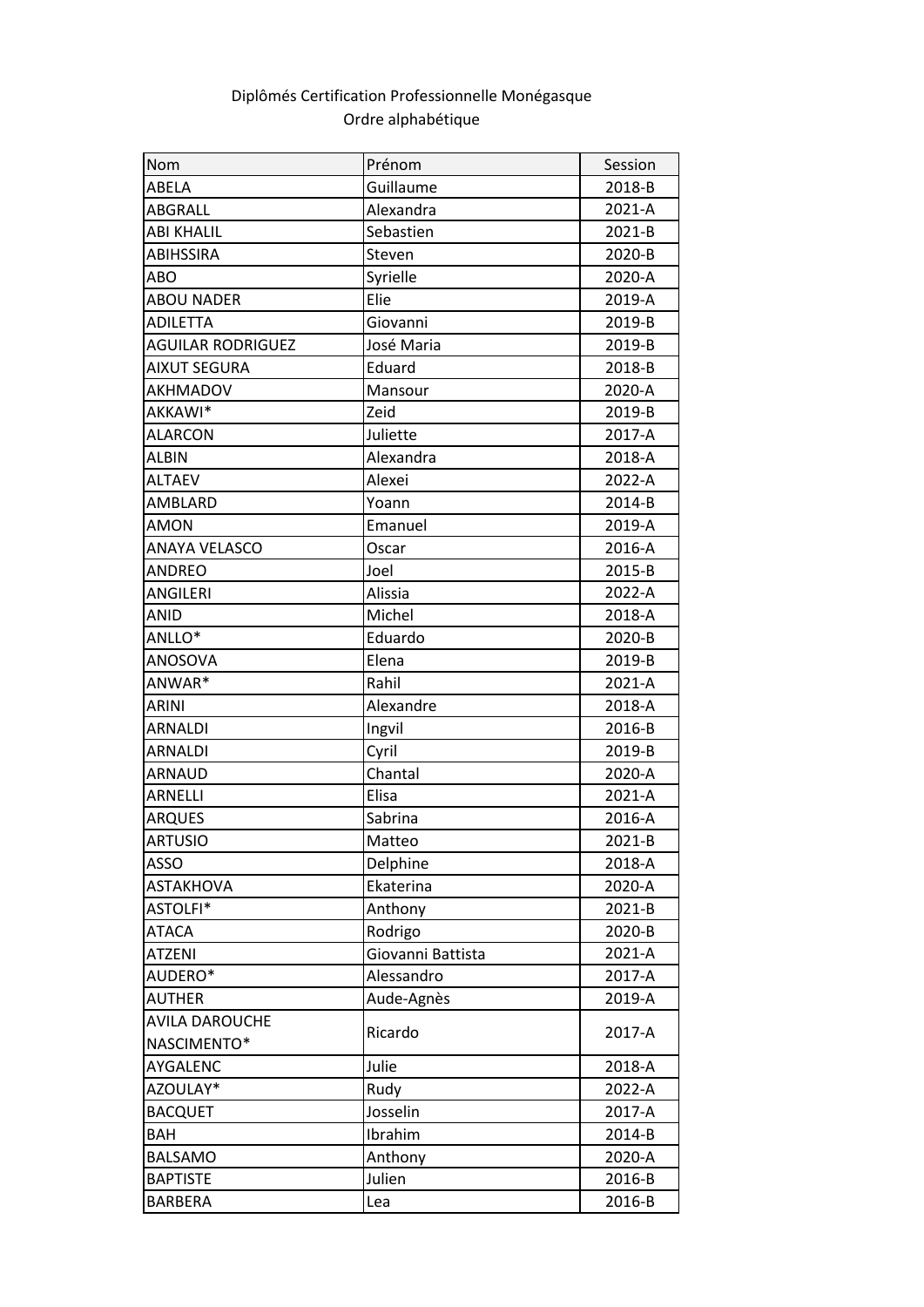| Nom                | Prénom       | Session    |
|--------------------|--------------|------------|
| <b>BARBERIS</b>    | Xavier       | 2018-B     |
| <b>BARCHILON*</b>  | Damien       | 2016-A     |
| <b>BARDET</b>      | Olivier      | 2020-B     |
| <b>BARDIN</b>      | Jade         | 2017-A     |
| <b>BARDIN</b>      | Pierre       | 2019-B     |
| BARRIERA*          | Calypso      | 2021-A     |
| <b>BATHO</b>       | Felipe       | 2016-A     |
| <b>BAUDSON</b>     | Stephane     | 2015-B     |
| <b>BELKHIRIA</b>   | Ines         | 2020-B     |
| <b>BELLAL</b>      | Milan        | 2019-A     |
| BELLANTI*          | Anastasio    | 2018-B     |
| <b>BELLICARDI</b>  | François     | 2022-A     |
| <b>BELLIER</b>     | <b>Boris</b> | 2019-A     |
| BELTRANDO*         | Arnaud       | 2022-A     |
| <b>BEN DAYA*</b>   | Sami         | 2016-A     |
| <b>BENOCCI</b>     | Paolo        | 2019-B     |
| BENSOUSSAN         | Jonas        | 2022-A     |
| <b>BENTATA</b>     | Gilles-Eric  | 2018-A     |
| BERARDI*           | David        | $2021 - B$ |
| <b>BERGONZI</b>    | Cynthia      | 2019-A     |
| <b>BERNARD</b>     | Emmanuelle   | 2019-B     |
| BERNAZZANI         | Alessandro   | 2019-B     |
| BERTHIER-DELACOUR* | Martin       | 2022-A     |
| <b>BERTHO</b>      | Cesar        | 2018-A     |
| <b>BERTHOD</b>     | Thibault     | 2017-A     |
| BERTHOU*           | Audrey       | 2021-B     |
| <b>BESSAC</b>      | Clarys       | 2019-A     |
| BILLARD*           | Renaud       | 2021-A     |
| <b>BILLON</b>      | <b>Betty</b> | 2020-A     |
| <b>BINELLO*</b>    | David        | 2016-A     |
| BINI*              | Sylvain      | 2015-B     |
| <b>BLANC</b>       | Benjamin     | 2016-B     |
| BLANC-TAILLEUR*    | <b>Boris</b> | 2017-B     |
| <b>BLANDEAU</b>    | Eric         | 2019-A     |
| BLAZEKOVA          | Viera        | 2015-A     |
| BLENGINO*          | Margaux      | 2022-A     |
| <b>BLOSSIER</b>    | Edouard      | 2016-A     |
| BOCH*              | Richard      | 2017-B     |
| <b>BOGLIARI</b>    | Anne-Julie   | 2014-A     |
| <b>BOLZONI</b>     | Benjamin     | 2015-A     |
| BOMBARDA*          | Lorenzo      | 2020-A     |
| <b>BONAVENTURA</b> | Antonella    | 2018-B     |
| <b>BONESCHI</b>    | Paolo        | 2018-B     |
| BONNEL*            | Gabriel      | 2015-B     |
| <b>BONURA</b>      | Florian      | 2021-B     |
| <b>BORGHESE</b>    | Alexandra    | 2021-B     |
| <b>BORGHETTI</b>   | Alessandro   | 2016-B     |
| <b>BOTTARO</b>     | Renaud       | 2019-B     |
| <b>BOUGHNIM</b>    | Nadia        | 2022-A     |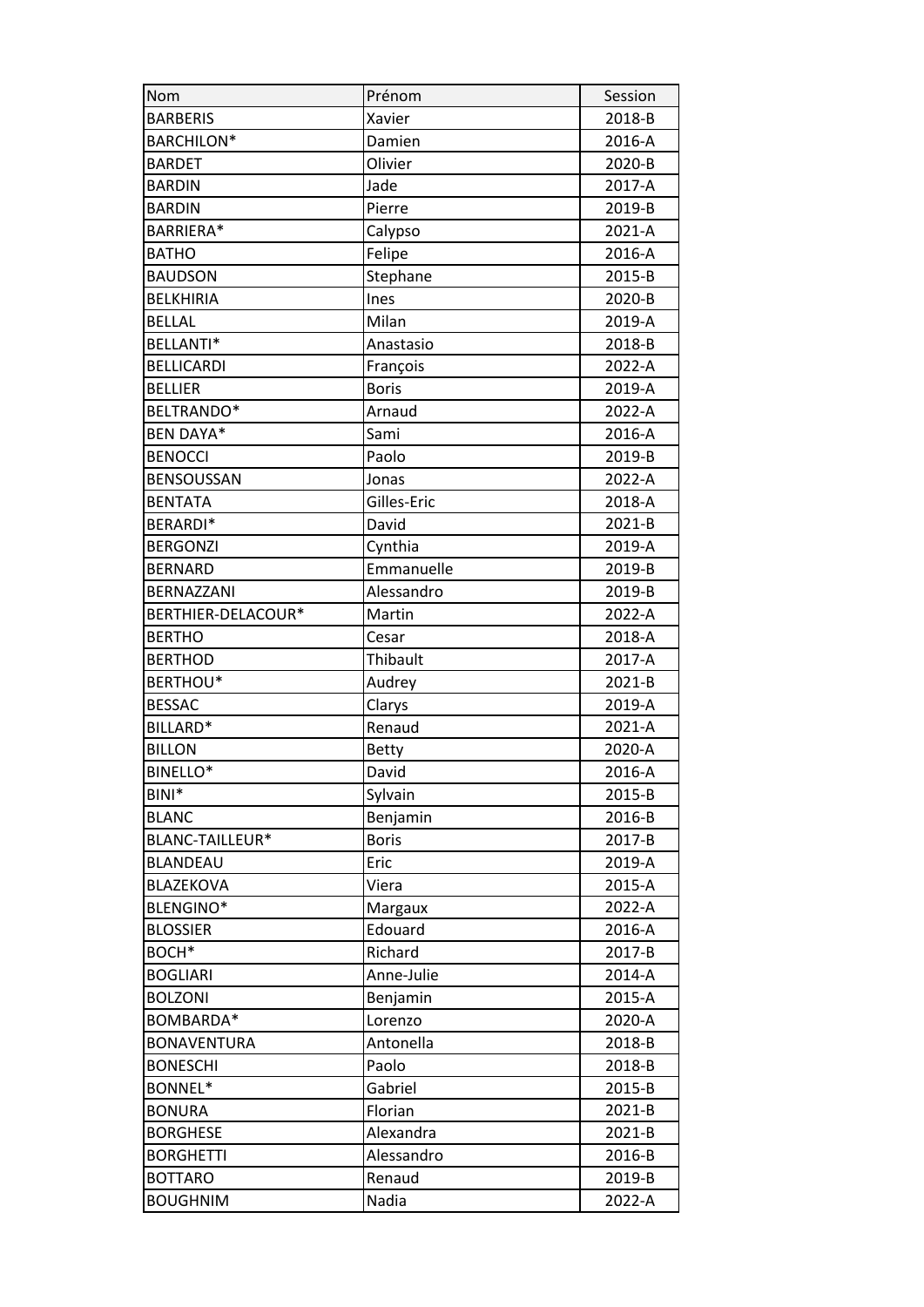| Nom                         | Prénom                 | Session    |
|-----------------------------|------------------------|------------|
| BOUNAB*                     | Anissa                 | 2016-B     |
| <b>BOURDEL</b>              | Alexandre              | 2018-A     |
| BOYKOV*                     | Andrey                 | 2021-A     |
| BOZANO*                     | Giacomo                | 2017-B     |
| BRAMI*                      | Jonathan               | 2022-A     |
| BRAVAIS*                    | Hugo                   | 2022-A     |
| <b>BRIGHAM</b>              | Nicolas                | 2020-B     |
| <b>BRILLAT</b>              | Stephanie              | 2020-A     |
| <b>BRILLET</b>              | Arnaud                 | 2016-A     |
| <b>BRIMAUD</b>              | Jérome                 | 2018-A     |
| <b>BROUSSEAU</b>            | Jerome                 | 2016-A     |
| <b>BROVCHENKO</b>           | Anton                  | 2018-B     |
| <b>BRUNEAU</b>              | Ioulia                 | 2015-B     |
| <b>BRUNET</b>               | Anne                   | 2017-A     |
| BRUNO*                      | Melvin                 | 2020-A     |
| <b>BUCIULICA</b>            | Antonio                | 2018-B     |
| <b>BUEIL</b>                | Jérémy                 | 2022-A     |
| <b>BUFALI</b>               | Carole                 | 2015-B     |
| <b>BUFALI</b>               | Maxime                 | 2018-A     |
| <b>BUFALINI</b>             | Giancarlo              | 2022-A     |
| <b>BUON</b>                 | Vincent                | 2016-B     |
| <b>BURBI</b>                | Eric                   | 2017-B     |
| <b>BURRONE</b>              | Federico               | 2019-B     |
| <b>BUSCAINO</b>             | Frédéric               | 2022-A     |
| <b>BUTTAZZI</b>             | Sergio                 | 2014-A     |
| BUZZI*                      | Michael                | 2022-A     |
| CACCIATORE*                 | Salvatore              | 2015-B     |
| CAGNA                       | Michelle               | 2016-B     |
| CAIRA*                      | Romain                 | 2020-A     |
| <b>CALCEI</b>               | Stéphane               | 2014-A     |
| CALVO                       | Simone                 | 2020-B     |
| CAMILLERI                   | Marco                  | 2018-A     |
| CAMIN*                      | Claude                 | 2017-B     |
| CAMOZZI                     | Federica               | 2019-B     |
| CANAVATE*                   | Guillaume              | 2020-B     |
| <b>CANIVET BINOIS</b>       | Guillaume              | 2020-B     |
| CANTAREL                    | Olivier                | 2016-B     |
| <b>CAPITONI</b>             | Alexandre              | 2016-B     |
| <b>CAPORALI</b>             | Philippe               | 2020-B     |
| CAPPELAERE*                 | Pauline                | 2020-A     |
| CARADONNA                   | Claire                 | 2019-B     |
| CARLI                       | Jasmine                | 2018-A     |
| CARPI                       | Paolo                  | 2016-B     |
| CARRANO                     | Emmanuel               | $2021 - B$ |
| CARRE                       | <b>Charles Edouard</b> | 2019-B     |
| CARRE*                      | Ysandrelle             | 2020-B     |
| <b>CARRERE BEN-CIMON</b>    | Franck                 | 2017-A     |
| CARRIERI                    | Claudia                | 2020-A     |
| <b>CARVALHO DIAS BORGES</b> | André                  | 2019-A     |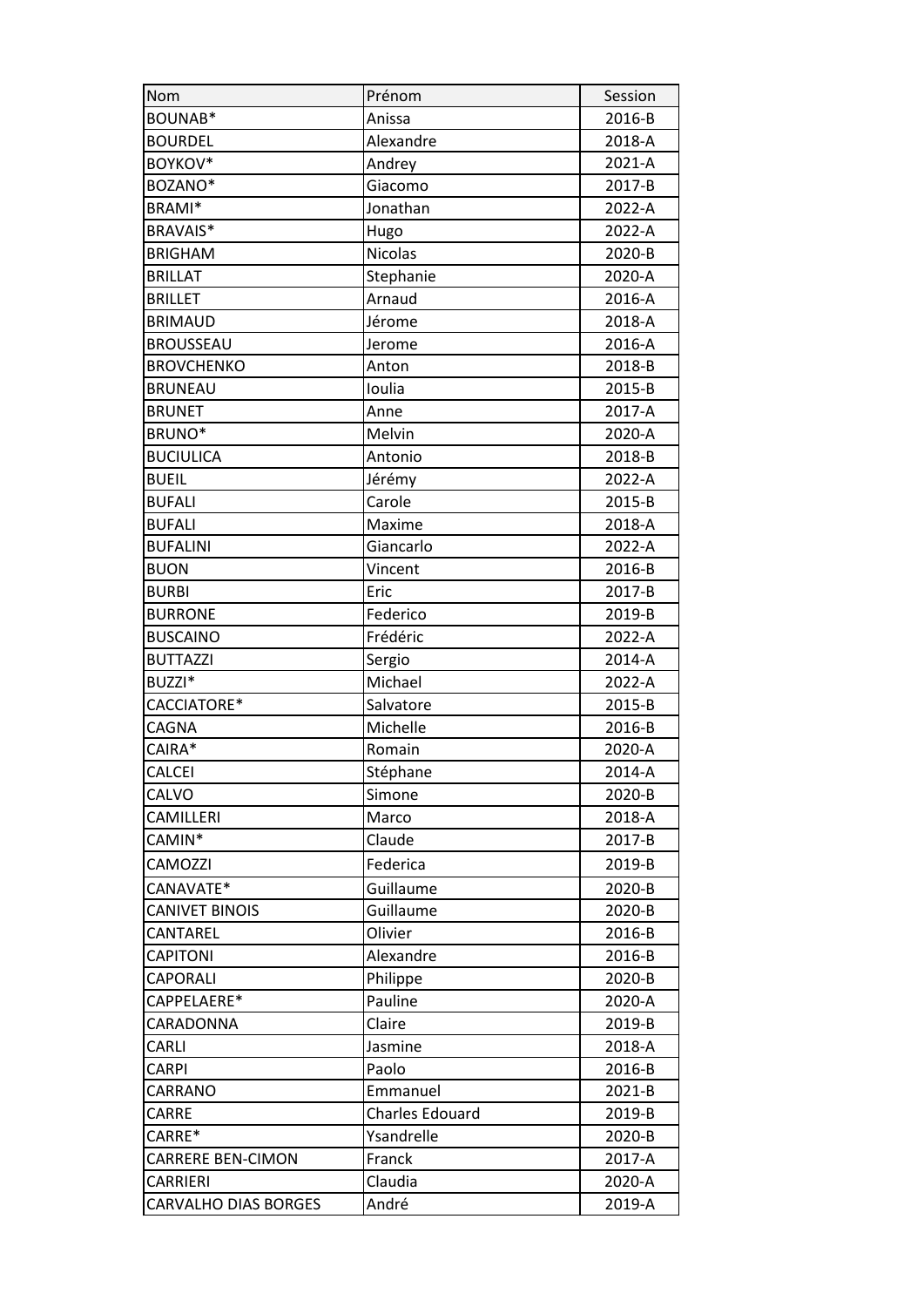| Nom               | Prénom          | Session |
|-------------------|-----------------|---------|
| <b>CASADEI</b>    | Mathieu         | 2018-B  |
| CASALINI          | Giacomo         | 2014-B  |
| CASALONE          | Juan Alberto    | 2020-B  |
| CASANOVA          | Christophe      | 2021-B  |
| <b>CASTEX</b>     | Virginie        | 2018-A  |
| CASTILLO*         | <b>Benoit</b>   | 2018-B  |
| CAZACU*           | Dorin           | 2015-A  |
| CAZAVANT*         | Rodolphe        | 2020-B  |
| <b>CAZES</b>      | Cédric          | 2021-B  |
| CELLAURO          | Giulia          | 2017-B  |
| <b>CELLETTI</b>   | Julia           | 2018-A  |
| <b>CELSE</b>      | Laetitia        | 2019-A  |
| <b>CERVONI</b>    | Florence        | 2016-A  |
| <b>CESMAT</b>     | Tatiana         | 2019-A  |
| <b>CHABERT</b>    | Constance       | 2020-B  |
| CHAGNOT*          | Vanessa         | 2016-A  |
| <b>CHAHIR</b>     | Ouafa           | 2017-A  |
| <b>CHAPELLE</b>   | David           | 2015-B  |
| CHAPPELL*         | Joanne          | 2017-B  |
| CHEMOUNY*         | Maxime          | 2021-A  |
| <b>CHERILLO</b>   | Valerie         | 2018-A  |
| CHERKAOUI         | Nawfel          | 2021-A  |
| CHIAPPINI         | Christian       | 2016-B  |
| <b>CHICHE</b>     | Pierre-Laurent  | 2022-A  |
| <b>CHICHOUX</b>   | Soizic          | 2022-A  |
| <b>CHMITI</b>     | Nora            | 2017-A  |
| CHOKSHI*          | Jayraj          | 2015-B  |
| CHOLLET-VERGE*    | Loïc            | 2020-A  |
| CHOMETTE*         | Jean-Claude     | 2021-B  |
| CHTOUROU*         | Imene           | 2020-B  |
| <b>CIHAN</b>      | Mihai           | 2016-B  |
| CINNERI*          | Marine          | 2017-B  |
| <b>CIOCAN</b>     | Ana Maria       | 2022-A  |
| <b>CIOTTI</b>     | Anna            | 2014-B  |
| <b>CLARK</b>      | Elliot          | 2017-A  |
| <b>CLAVELIN</b>   | Marie           | 2019-B  |
| <b>CLEMENT</b>    | <b>Nastasia</b> | 2015-B  |
| <b>CODRON</b>     | Julie           | 2014-A  |
| <b>COHEN</b>      | Sarah           | 2016-A  |
| <b>COLETTI</b>    | Marie           | 2020-B  |
| CONEGERO          | Pierre          | 2021-A  |
| CONS*             | Thibault        | 2017-B  |
| CONSTANTINI*      | Anthony         | 2019-B  |
| CONVERSANO        | Michele         | 2021-B  |
| <b>COPPINI</b>    | Fabrizio        | 2020-A  |
| <b>COQUERELLE</b> | <b>Bastian</b>  | 2022-A  |
| CORNAIRE*         | Christophe      | 2022-A  |
| <b>CORNELI</b>    | Céline          | 2020-A  |
| COSIGNANI*        | Renato          | 2017-A  |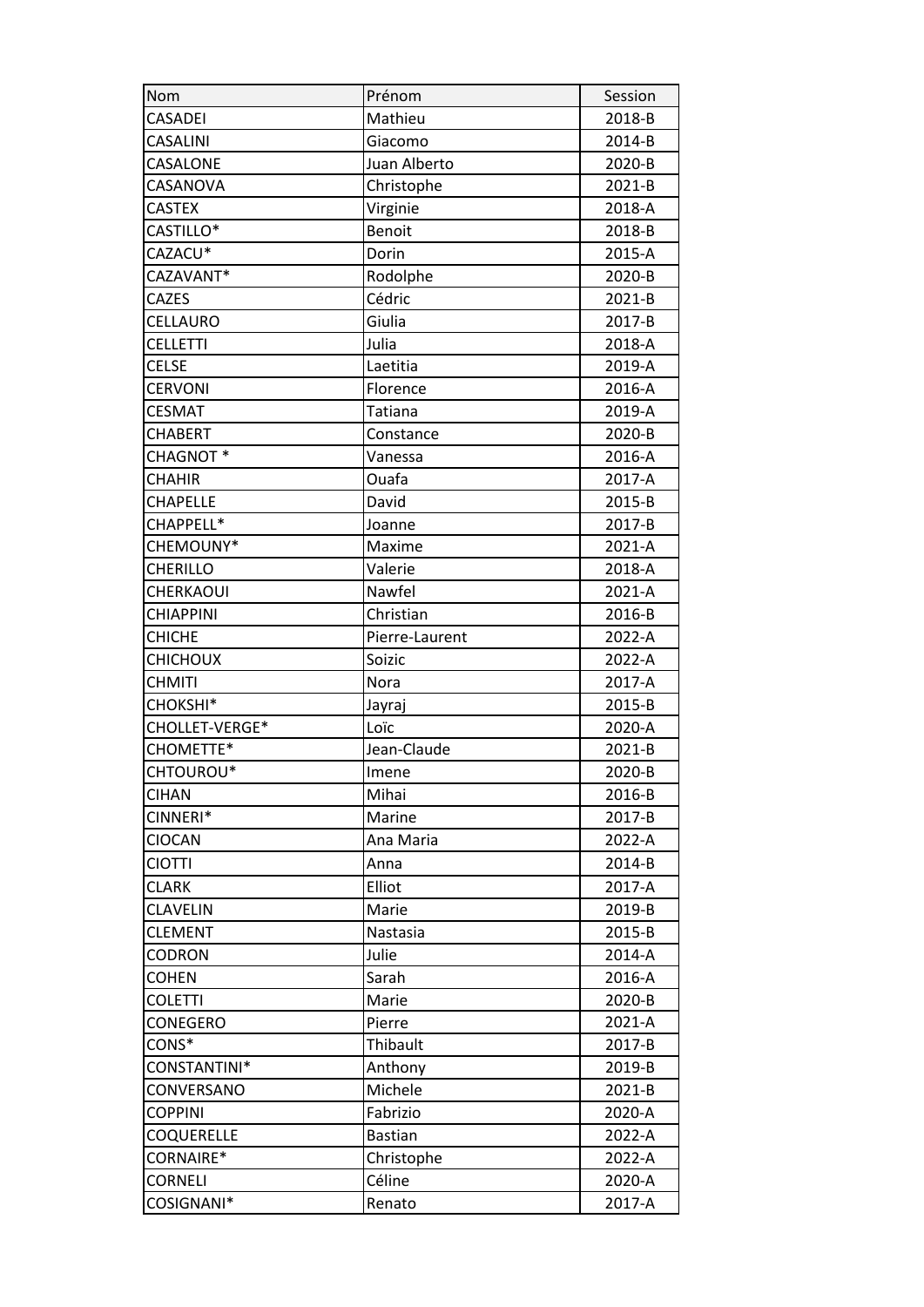| Nom                       | Prénom           | Session |
|---------------------------|------------------|---------|
| <b>COSTES</b>             | Kevin            | 2016-B  |
| COSTES*                   | Juliane          | 2016-B  |
| <b>COTTONE</b>            | Catherine        | 2020-B  |
| COUDERT*                  | Grégoire         | 2021-A  |
| <b>COURTOIS</b>           | Marine-Alexandra | 2017-A  |
| COUVE DE MURVILLE*        | Sophie           | 2016-A  |
| COZZOLINO                 | Matteo           | 2022-A  |
| CRANG                     | Anthony          | 2018-A  |
| CRASTES*                  | <b>Bruno</b>     | 2020-A  |
| CRESPI*                   | Leonardo         | 2021-B  |
| <b>CROISET</b>            | Pascal           | 2015-B  |
| <b>CUBUTAEV</b>           | Stela            | 2018-B  |
| <b>CUCCHIETTI*</b>        | Victoria         | 2016-B  |
| CUINE*                    | Housna           | 2021-B  |
| <b>CUNHA</b>              | Marcos           | 2020-A  |
| <b>CURTET</b>             | Edouard-Jean     | 2015-A  |
| <b>DA CANAL</b>           | Ludovica         | 2018-B  |
| DA CUNHA DA COSTA         | Alexandre        | 2018-B  |
| <b>DA PALMA</b>           | Erika            | 2016-B  |
| <b>DALIER</b>             | Nora             | 2016-A  |
| DALL'OCA                  | Lorenzo          | 2017-B  |
| D'ANDREA                  | Eliana           | 2018-B  |
| <b>DANIEL</b>             | Ludovic          | 2019-B  |
| DANSIN*                   | Olivier          | 2022-A  |
| <b>DANTCHEVA</b>          | Silvia           | 2016-B  |
| <b>DANTON</b>             | Maxime           | 2017-B  |
| D'ASCENZIO                | Audrey           | 2021-B  |
| <b>DASSOULI</b>           | Hicham           | 2019-A  |
| DAVIDOV*                  | Boyan            | 2021-B  |
| DAVILA*                   | <b>Nicolas</b>   | 2021-A  |
| <b>DAZIN</b>              | Julie            | 2019-B  |
| DE CLOSSET                | Alexandra        | 2017-A  |
| <b>DE GOBBI</b>           | Caroline         | 2018-B  |
| DE LAMBILLY*              | Charles-Edouard  | 2020-B  |
| <b>DE NOBILI</b>          | Michel           | 2017-A  |
| DE SELLIERS DE MORANVILLE | Frederic         | 2017-A  |
| <b>DE SERRA</b>           | Maider           | 2018-B  |
| DE ZAN*                   | Miglena          | 2021-A  |
| <b>DEBRENNE</b>           | Marine           | 2019-B  |
| <b>DECROOCQ</b>           | Alexandre        | 2017-A  |
| <b>DEGRE</b>              | Marc             | 2021-A  |
| DEL TORCHIO*              | Alexandre        | 2020-B  |
| DELABRE*                  | <b>Thomas</b>    | 2022-A  |
| DELAUNAY*                 | Vivien           | 2016-B  |
| <b>DELEAGE</b>            | Alexandra        | 2022-A  |
| <b>DENDOUNE</b>           | Yanis            | 2022-A  |
| <b>DENTAL</b>             | Cindy            | 2018-B  |
| <b>DEON</b>               | Victor           | 2018-A  |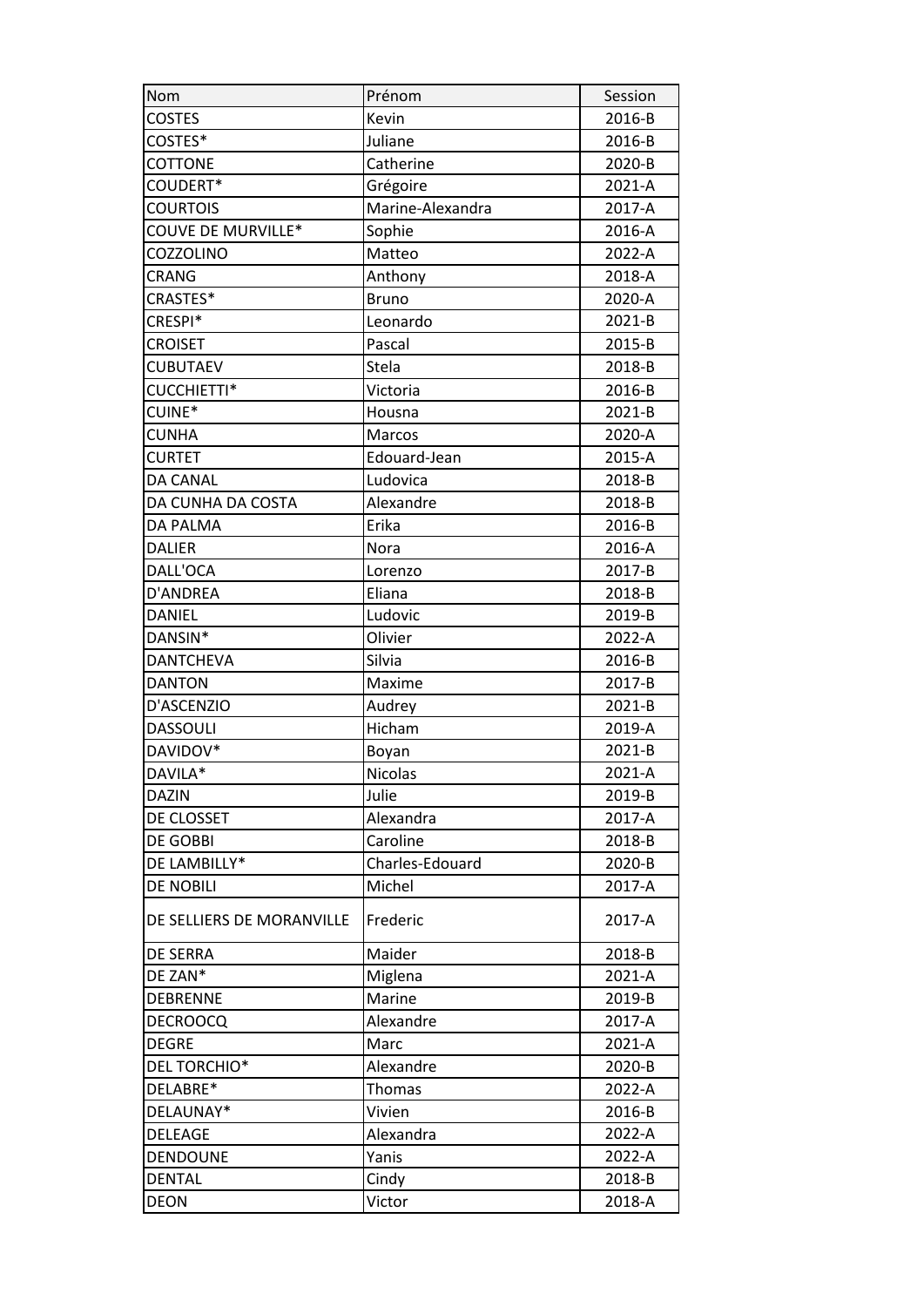| Nom                    | Prénom         | Session |
|------------------------|----------------|---------|
| <b>DEPOUSIER</b>       | Chantal        | 2017-B  |
| DERIU                  | Nadine         | 2020-A  |
| <b>DERVEAUX</b>        | Vincent        | 2022-A  |
| <b>DESVERNAY</b>       | Sabine         | 2020-B  |
| DI CESARE              | Jennifer       | 2018-B  |
| DI GIAMBERARDINO       | Edoardo        | 2021-A  |
| Di Mascio              | Laurent        | 2018-A  |
| DI MICELI              | Marjorie       | 2019-A  |
| DI MICHELE             | Melodie        | 2019-B  |
| <b>DIAGNE</b>          | Papa Aleye     | 2015-A  |
| DICKINSON*             | Jonathan       | 2021-B  |
| DIETEL*                | Steffen        | 2019-B  |
| <b>DINH</b>            | Estelle        | 2016-B  |
| <b>DIOSZEGI</b>        | Constance      | 2021-B  |
| <b>DJODY</b>           | <b>Nicolas</b> | 2020-A  |
| <b>DMITRICHENKO</b>    | Yulia          | 2019-A  |
| DOMIATI*               | Othman         | 2019-B  |
| <b>DOMPE</b>           | Jean-Charles   | 2022-A  |
| <b>DONAT</b>           | Sophie         | 2019-B  |
| D'ORAZIO               | Massimiliano   | 2021-B  |
| <b>DORLET</b>          | Emilie         | 2018-A  |
| DORNELAS AFFONSO*      | Wilson         | 2021-A  |
| <b>DOSSENA</b>         | Paolo          | 2020-A  |
| <b>DRAGO</b>           | Elise          | 2019-A  |
| <b>DRAY</b>            | Maxime         | 2020-A  |
| DREYFUS*               | Philippe       | 2017-A  |
| <b>DUBUISSON</b>       | Sabine         | 2018-A  |
| <b>DUEZ</b>            | Frank          | 2022-A  |
| DUMAS*                 | Florian        | 2021-B  |
| <b>DURAKU</b>          | Leart          | 2020-B  |
| DURANTINI*             | Ambra          | 2018-B  |
| DUTHILLEUL             | <b>Bruno</b>   | 2019-A  |
| EBEL                   | Anne-Charlotte | 2019-A  |
| EL KHARRAT*            | Charbel        | 2022-A  |
| <b>EL KOUBI</b>        | Harold         | 2018-A  |
| <b>ENNAJI</b>          | lanis          | 2016-B  |
| <b>ESTEVES MARQUES</b> | Dani           | 2021-B  |
| ETEVENON*              | Emmanuel       | 2018-B  |
| <b>ETIENNE</b>         | Régis          | 2022-A  |
| <b>ETTORI</b>          | Sebastien      | 2014-B  |
| <b>FARAUD</b>          | Julie          | 2019-A  |
| <b>FARINA</b>          | Luca           | 2017-A  |
| <b>FARINA</b>          | Andrea         | 2020-A  |
| <b>FASOLATO</b>        | Valerie        | 2021-A  |
| <b>FAUSTINI</b>        | Florian        | 2020-B  |
| <b>FAVARD</b>          | Laure          | 2016-B  |
| <b>FEIDT</b>           | Florence       | 2017-A  |
| <b>FELIX</b>           | Laetitia       | 2018-B  |
| <b>FERMANIAN</b>       | Pierre         | 2022-A  |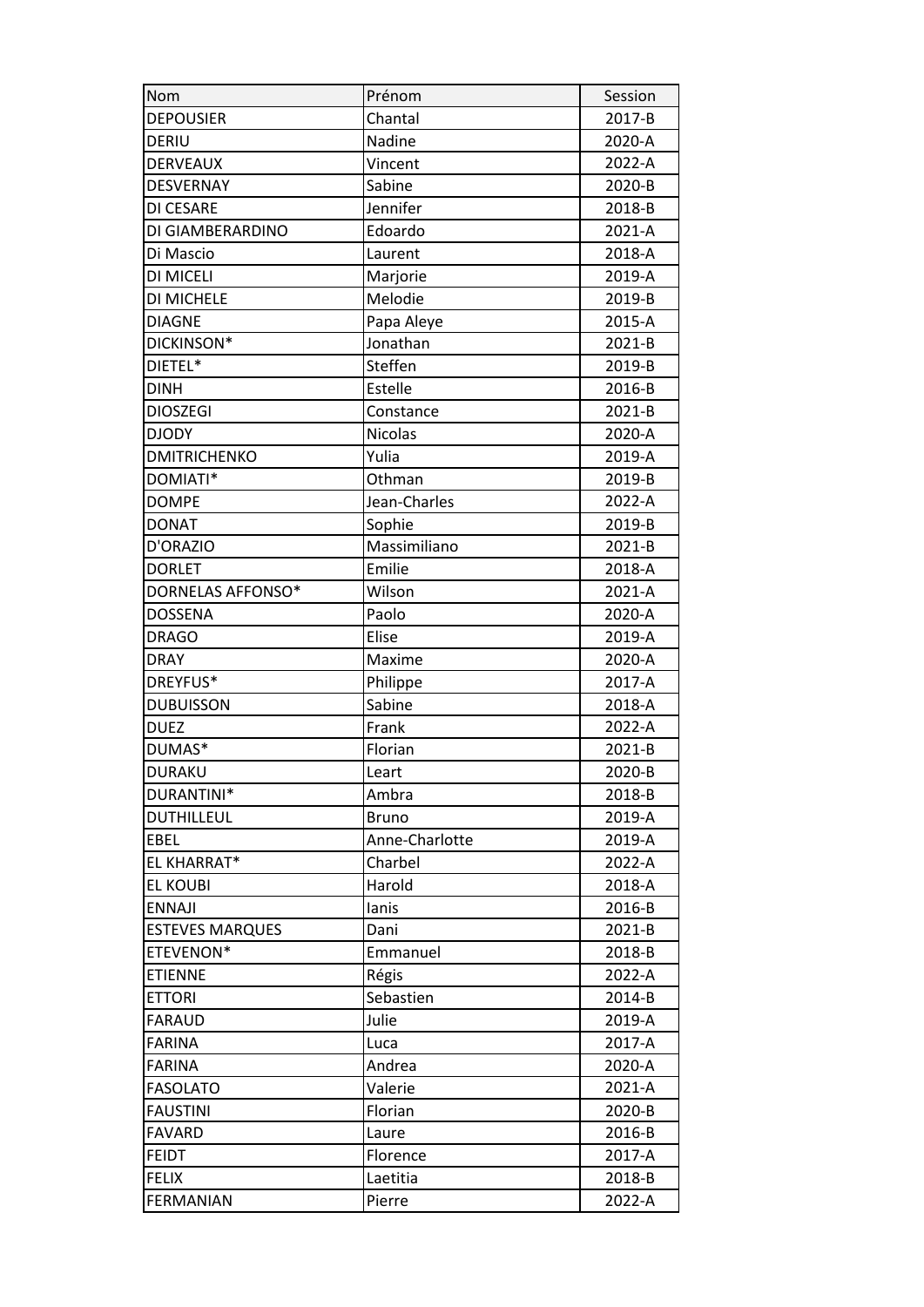| Nom                         | Prénom          | Session |
|-----------------------------|-----------------|---------|
| <b>FERNANDES DE FREITAS</b> | Sandra          | 2021-B  |
| <b>FERRANTE</b>             | Carmen          | 2016-B  |
| <b>FERREIRA NEVES</b>       | Rafaela         | 2022-A  |
| <b>FERRIERO</b>             | Estelle         | 2018-A  |
| <b>FILLIOL</b>              | Pierre          | 2016-B  |
| <b>FIORAMONTE</b>           | Alexandre       | 2019-A  |
| <b>FIORENTINI</b>           | Michael         | 2016-B  |
| <b>FIUMARA</b>              | Federica        | 2015-A  |
| <b>FLOHIL</b>               | Sean            | 2014-B  |
| <b>FLORY</b>                | Thibault        | 2020-A  |
| FLORY*                      | Bernard         | 2015-A  |
| <b>FORTUGNO</b>             | Michaëla        | 2021-B  |
| <b>FORZANI</b>              | Christelle      | 2022-A  |
| <b>FOTI</b>                 | Sara            | 2018-A  |
| <b>FRANCISCI</b>            | Irina           | 2017-B  |
| <b>FRANCO BRILLANT</b>      | Tiffany         | 2019-B  |
| FRANCO*                     | Yleni           | 2020-B  |
| <b>FRANCOIA</b>             | Jean-Stefan     | 2019-B  |
| <b>FRANTI</b>               | Gianluca        | 2022-A  |
| <b>FRESSON</b>              | Zoé             | 2015-B  |
| <b>FRINGANT</b>             | Marie-Gisele    | 2018-A  |
| <b>FRULEUX</b>              | Karine Samantha | 2021-A  |
| <b>FURFARI</b>              | Maria Angela    | 2017-A  |
| <b>FURLAN</b>               | Marie-Caroline  | 2015-B  |
| <b>FURON</b>                | Véronique       | 2016-A  |
| <b>FURSTENBERG</b>          | Ekaterina       | 2022-A  |
| <b>FUSARI</b>               | Cassandre       | 2017-A  |
| GADRAS*                     | Anne-Cécile     | 2018-B  |
| <b>GAGLIARDI</b>            | Luca            | 2020-B  |
| <b>GAILLARD</b>             | Alice           | 2018-A  |
| GALLARATO*                  | Danila          | 2016-A  |
| GALLO*                      | Hervé           | 2016-A  |
| GALVAGNO*                   | Simone          | 2020-B  |
| <b>GAMBARINO</b>            | Alice           | 2015-A  |
| GAMBY*                      | Patrick         | 2017-B  |
| GAMMONS*                    | Helen           | 2015-B  |
| GARAC                       | Cynthia         | 2018-B  |
| <b>GARCIN</b>               | Francois        | 2017-A  |
| <b>GARETTO</b>              | Alessandro      | 2016-A  |
| <b>GARIBALDI</b>            | Laura           | 2022-A  |
| <b>GASNAS</b>               | loana           | 2021-A  |
| <b>GASTAUD</b>              | Stéphane        | 2019-B  |
| <b>GATEVA</b>               | Liviya          | 2016-B  |
| <b>GATTAS</b>               | Maximo          | 2020-A  |
| <b>GELVER</b>               | Ksenia          | 2020-A  |
| GENIN*                      | Jérémy          | 2015-A  |
| GENIN*                      |                 |         |
|                             | Valérie         | 2015-A  |
| <b>GENOVA</b>               | Julie           | 2021-B  |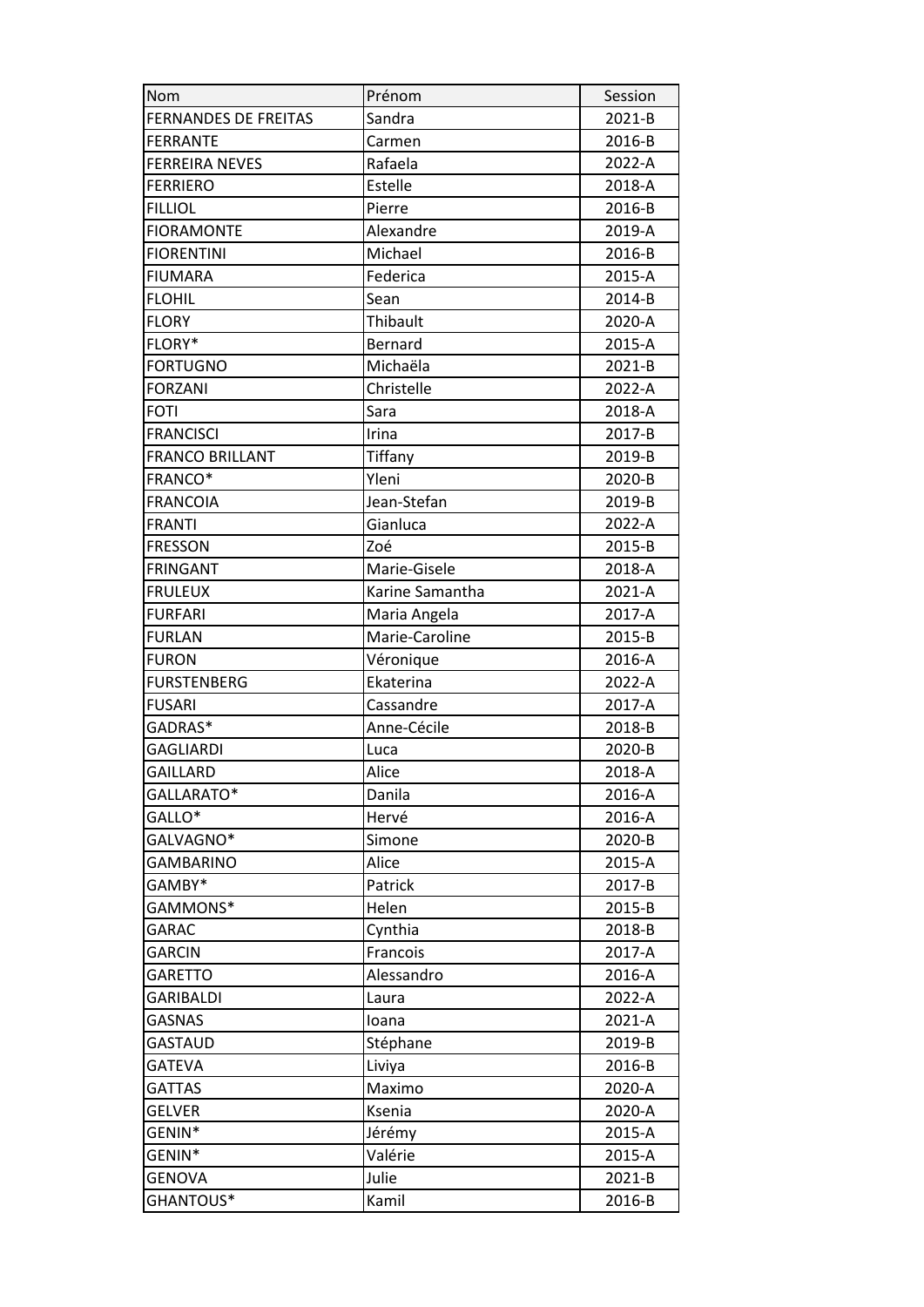| Nom                 | Prénom            | Session    |
|---------------------|-------------------|------------|
| <b>GIACHINO</b>     | Delphine          | 2018-B     |
| <b>GIACOBBI</b>     | Raphael           | 2019-A     |
| <b>GIANCATERINO</b> | Tommaso           | 2022-A     |
| GIESMANN*           | Benjamin          | 2017-B     |
| <b>GILARDI</b>      | <b>Gian Marco</b> | 2021-A     |
| <b>GIMBERT</b>      | Maxime            | 2018-B     |
| <b>GINER</b>        | Florence          | 2021-A     |
| <b>GINESTET</b>     | Audrey            | 2017-B     |
| <b>GIOANNI</b>      | Helene            | 2021-A     |
| <b>GIRAUD-TELME</b> | Jérémie           | 2017-B     |
| GIRRES*             | Anne              | 2020-A     |
| <b>GIUGLARIS</b>    | Pierre Emmanuel   | 2021-A     |
| <b>GIUSTA</b>       | Jelena            | 2014-B     |
| <b>GNEVOSA</b>      | Sandra            | 2015-B     |
| GOLA                | Alexandre         | 2021-B     |
| <b>GONCALVES</b>    | Nathalie          | 2014-B     |
| <b>GONCALVES</b>    | David             | 2017-A     |
| GONTA*              | Cristina          | 2015-B     |
| GOURMELON*          | Tanguy            | 2022-A     |
| GOVINDEN*           | Selvina           | 2018-B     |
| GRAMONT-CONSTANZO   | Lorena            | 2014-A     |
| <b>GRANGE</b>       | Clémentine        | 2021-A     |
| GRANIER*            | Julien            | 2015-A     |
| <b>GRASSET</b>      | Margaux           | 2020-A     |
| <b>GRASSI</b>       | Gianluca          | 2022-A     |
| <b>GRAUSS</b>       | Lauriane          | 2019-B     |
| <b>GRECO</b>        | Christophe        | 2022-A     |
| <b>GREGORIADES</b>  | Grigorios         | 2020-B     |
| <b>GREKOE</b>       | Iuliia            | 2018-A     |
| <b>GRIFFITHS</b>    | Marc              | 2014-A     |
| <b>GRIFFO</b>       | Jérémy            | 2018-A     |
| <b>GRIMALDI</b>     | Federico          | 2017-A     |
| <b>GROEGER</b>      | Shane             | $2014 - B$ |
| <b>GUALERZI</b>     | Julia             | 2018-B     |
| GUBANOV*            | Alexey            | 2015-B     |
| GUECHI*             | Yacine            | 2022-A     |
| <b>GUERRERO</b>     | Ignacio           | 2021-B     |
| <b>GUERRERO</b>     | Jérémie           | 2022-A     |
| <b>GUEYE</b>        | Gary              | 2016-A     |
| <b>GUEZALI</b>      | Louisa            | 2019-A     |
| <b>GUEZIEC</b>      | Anna              | 2021-B     |
| <b>GUGLIELMI</b>    | Matteo            | 2019-A     |
| <b>GUGLIELMI</b>    | Sacha             | 2022-A     |
| <b>GUIHAL</b>       | Laura             | 2021-A     |
| <b>GUILLEMAN</b>    | Pierre            | 2014-B     |
| <b>GUISEZ</b>       | Pierre            | 2018-B     |
| <b>GUMENITA</b>     | Tatiana           | 2021-A     |
| <b>GUSMINI</b>      | Vincent           | 2020-B     |
| <b>HABIB</b>        | Can               | 2016-B     |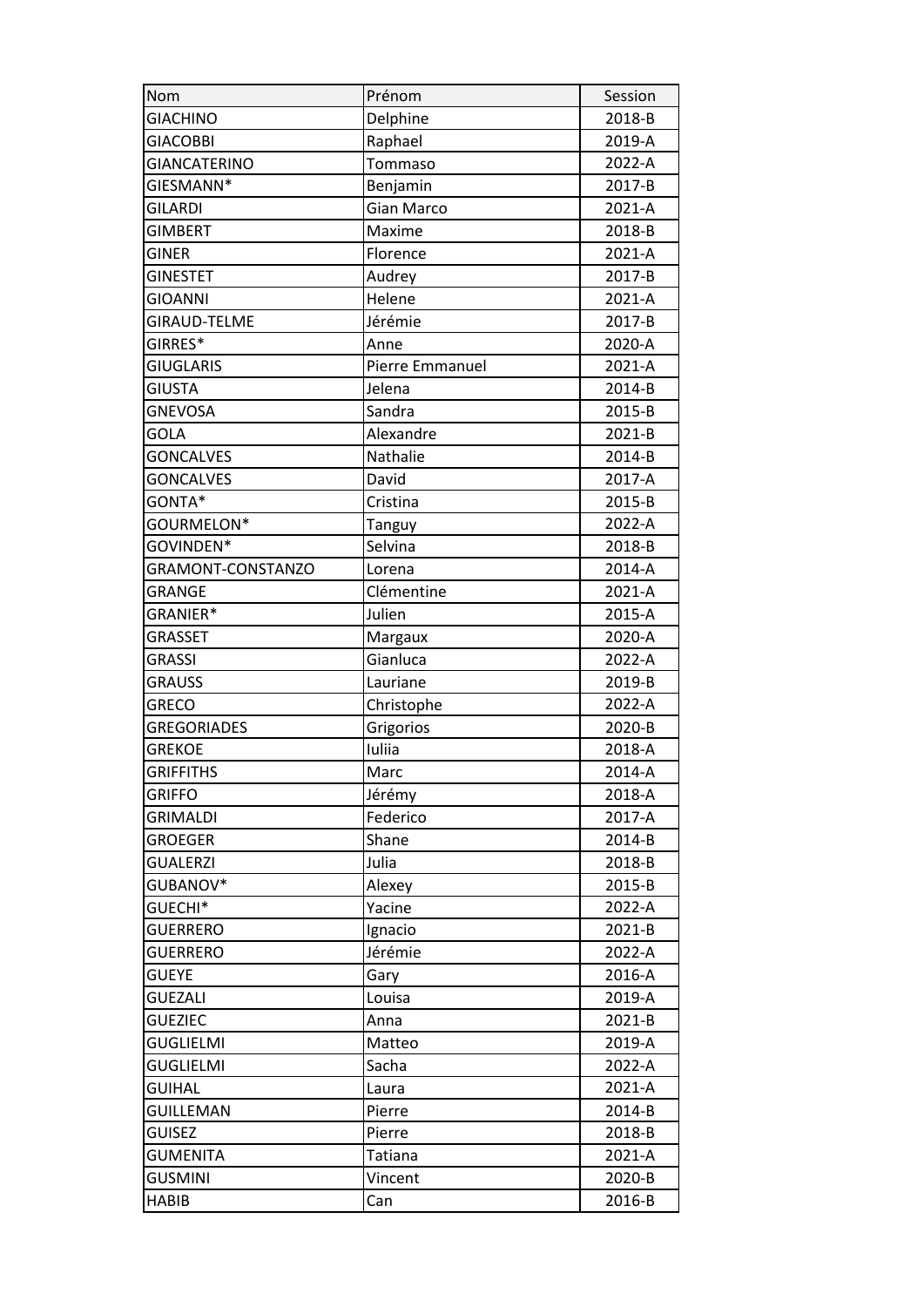| Nom                  | Prénom         | Session |
|----------------------|----------------|---------|
| HABIB*               | <b>Alexis</b>  | 2021-A  |
| HADDAD               | <b>Nicolas</b> | 2020-B  |
| <b>HADDADI</b>       | Sadji          | 2016-B  |
| HAI                  | Maryline       | 2019-A  |
| HALPERN*             | Marc           | 2015-B  |
| HALSTED*             | John           | 2019-B  |
| <b>HARUTYUNYAN</b>   | Razmik         | 2021-A  |
| HASEGAWA*            | Masaki         | 2016-B  |
| HASOON*              | Yoan           | 2015-B  |
| <b>HEDDAD</b>        | Samy           | 2016-B  |
| <b>HENIN</b>         | Géraldine      | 2019-B  |
| <b>HERMANN</b>       | Alexandre      | 2016-B  |
| <b>HERRERA</b>       | Jerôme         | 2020-A  |
| <b>HERVIO</b>        | Noémie         | 2016-B  |
| <b>HERY</b>          | Pascal         | 2019-A  |
| <b>HOBLAINGRE</b>    | Stephane       | 2015-B  |
| <b>HOW CHEN NIAN</b> | Kevin          | 2021-A  |
| HUTH*                | Carole         | 2016-B  |
| <b>IAFRATE</b>       | Cyril          | 2017-A  |
| <b>ICHCHOU</b>       | Virginie       | 2020-B  |
| <b>IKEDJIAN</b>      | Yvann          | 2016-B  |
| <b>ILLIAQUER</b>     | Thomas         | 2014-B  |
| ILLOUZ*              | Jerome         | 2019-B  |
| <b>IMBERT</b>        | Karine         | 2014-A  |
| <b>INCARDONA</b>     | Chiara         | 2022-A  |
| INGIGNOLI*           | Simona         | 2020-B  |
| <b>JABBOUR</b>       | Pascale        | 2021-B  |
| <b>JEAN</b>          | Mikhael        | 2017-B  |
| <b>JELASSI</b>       | Nesrine        | 2016-B  |
| JOHNSON*             | Teejay         | 2016-B  |
| <b>JOSSELIN</b>      | Nathanael      | 2018-A  |
| KABALANE             | Yvan           | 2015-B  |
| <b>KADZIOLKA</b>     | Joanna         | 2016-B  |
| KATROSHENKO          | Anna           | 2019-B  |
| <b>KAUFMANN</b>      | Ricardo Carlos | 2018-A  |
| KELAGOPIAN           | Steve          | 2021-B  |
| <b>KEVORKIAN</b>     | Laetitia       | 2016-B  |
| KHANDJIAN            | Claudia        | 2016-B  |
| <b>KIRKLAND</b>      | Jeremy         | 2017-B  |
| <b>KLOUSE</b>        | Alban          | 2021-B  |
| <b>KOELL</b>         | Martine        | 2018-B  |
| <b>KOEPPEL</b>       | Cedric         | 2021-B  |
| KOMOLAFE*            | Olumide        | 2017-A  |
| <b>KOROSEC</b>       | Monique        | 2020-A  |
| <b>KORZUN</b>        | Dmitrii        | 2018-B  |
| <b>KOSTYLEVA</b>     | Karyna         | 2021-B  |
| <b>KOVTUN</b>        | Sofiya         | 2022-A  |
| <b>KOZEL</b>         | Diana          | 2016-B  |
| KOZEL                | Julia          | 2019-A  |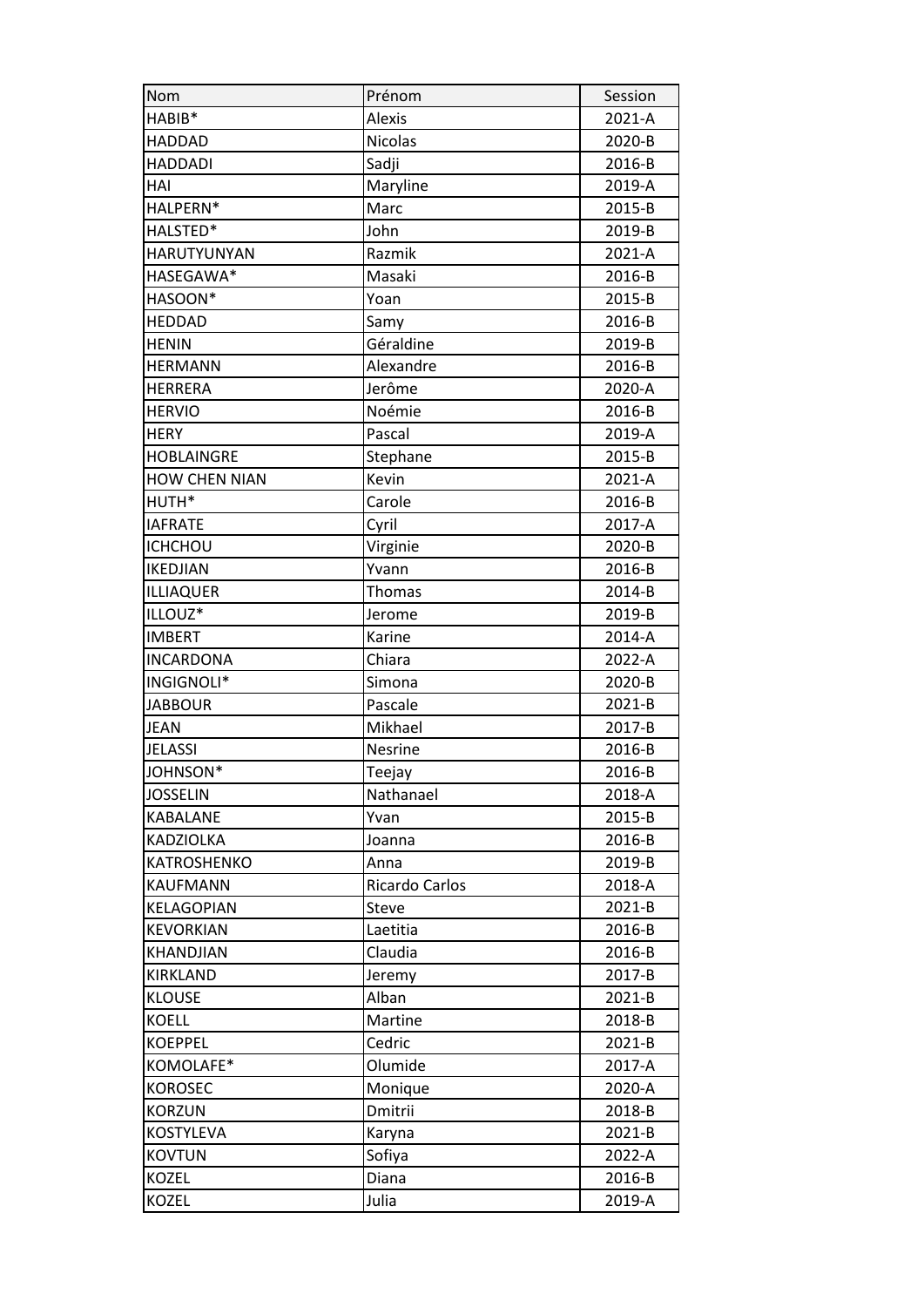| Nom                     | Prénom            | Session |
|-------------------------|-------------------|---------|
| KOZMA*                  | Mario             | 2016-A  |
| <b>KRÜCKEN MARTIN</b>   | Ary               | 2016-B  |
| KULAKOVSKAJA            | Marina            | 2018-A  |
| <b>KUSPILIC</b>         | Lovro             | 2018-A  |
| <b>LA PORTA</b>         | Fabrice           | 2016-A  |
| LACRIMINI               | Fabrice           | 2016-B  |
| LACROIX*                | Yoan              | 2021-B  |
| LAFITTE*                | Gregory           | 2021-B  |
| LAHILLE*                | Jean-Marie        | 2022-A  |
| LALLEMAND*              | Thibaut           | 2020-A  |
| LAMBERT                 | Steicy            | 2015-A  |
| LANDRA                  | David             | 2019-B  |
| LAPELLEGERIE            | Lorene            | 2016-B  |
| LAPOUGE                 | Jeremy            | 2016-B  |
| LASSER                  | David             | 2015-B  |
| LAUER*                  | Laurent           | 2020-A  |
| LAURENT*                | Justine           | 2019-B  |
| LAZDINA*                | Signe             | 2018-B  |
| LE BRIGAND*             | <b>Brice</b>      | 2016-B  |
| LE CARRERES             | Elisa             | 2017-A  |
| LE DANTEC               | Ronan             | 2020-A  |
| LE GAL                  | David             | 2017-A  |
| LE GOAS*                | Efflam            | 2018-A  |
| LE GOFF                 | Karine            | 2015-B  |
| LE LANN*                | Maximilien        | 2021-B  |
| LE MAUX                 | Olesia            | 2020-A  |
| LE PENNEC*              | Mathieu           | 2015-B  |
| LE PETIT*               | Pascal            | 2016-A  |
| LEAL COEHLO DOS SANTOS* | André             | 2015-A  |
| LEAL*                   | Samuel            | 2015-B  |
| $LEB*$                  | Mickael           | 2022-A  |
| <b>LEBOISSARD</b>       | Kenny             | 2022-A  |
| <b>LEBON</b>            | William           | 2016-B  |
| <b>LECHNER</b>          | Melanie           | 2018-B  |
| LECLERC*                | Stephane          | 2019-B  |
| <b>LEFTERIS</b>         | Alexandr          | 2015-B  |
| LEMAITRE*               | Xavier            | 2015-A  |
| LEVAIQUE                | Charles           | 2021-B  |
| LEVEE*                  | Ludovic           | 2020-B  |
| LEYSEN                  | Yves              | 2019-A  |
| <b>LHOMME</b>           | Alexandre         | 2014-A  |
| <b>LIEVENS</b>          | Jens              | 2015-B  |
| <b>LIMONI FREITAS</b>   | <b>Andre Luis</b> | 2019-A  |
| <b>LIOT</b>             | Olivier           | 2018-B  |
|                         |                   |         |
| <b>LIPOFF</b>           | Sacha             | 2021-B  |
| <b>LLAMAS</b>           | Christine         | 2016-A  |
| <b>LLORCA CASTRO</b>    | Miriam            | 2018-B  |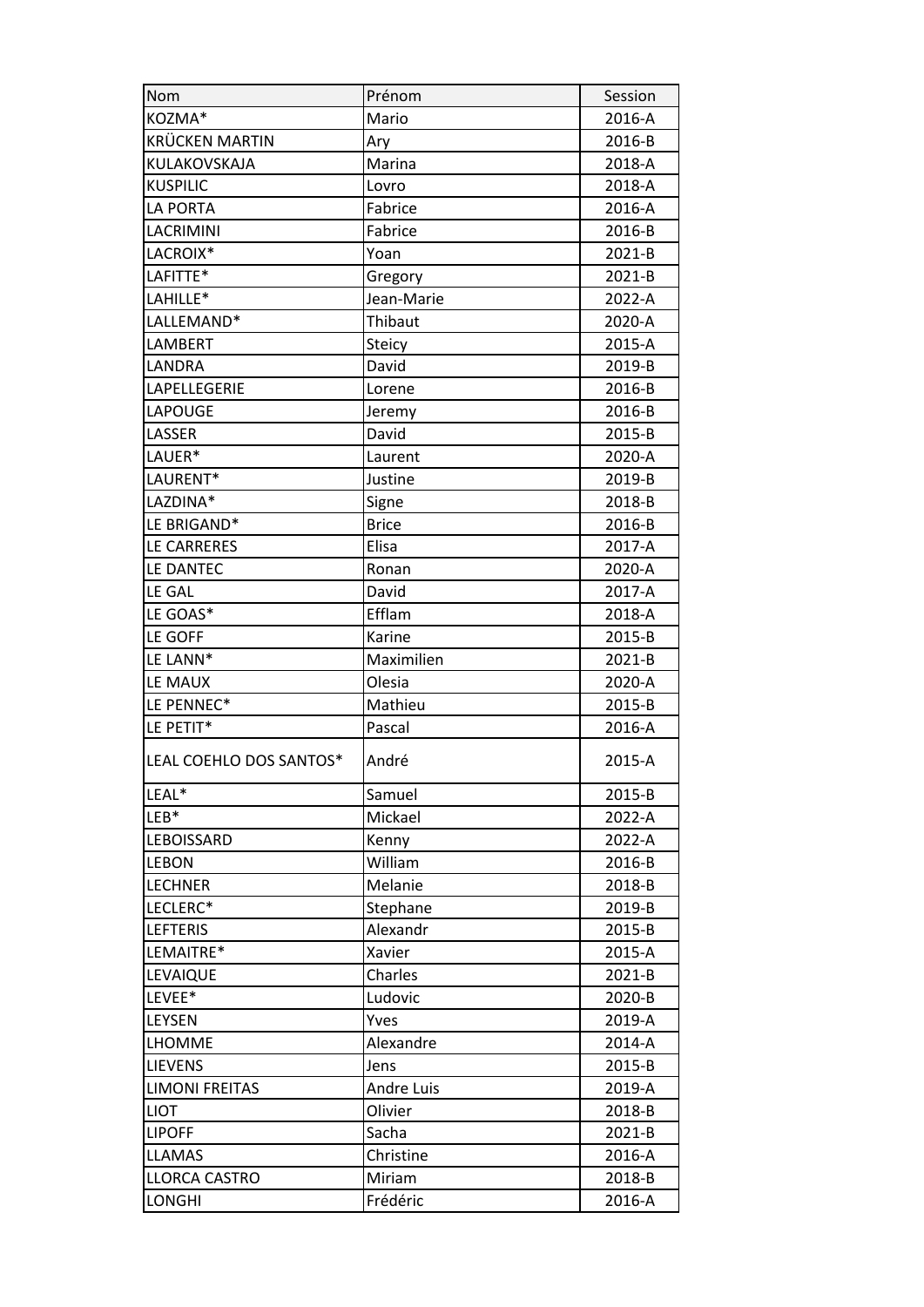| Nom                      | Prénom             | Session |
|--------------------------|--------------------|---------|
| <b>LONJON</b>            | Sebastien          | 2018-A  |
| <b>LOPES DA SILVA</b>    | Francisco          | 2022-A  |
| <b>LORENZI</b>           | Jeremy             | 2020-A  |
| <b>LORENZON</b>          | Emmanuel           | 2015-B  |
| LOSI*                    | Hugo               | 2018-A  |
| LOTTI                    | Jeremie            | 2021-B  |
| LOUEDEC                  | Mathieu            | 2015-B  |
| <b>LUCAS</b>             | Celine             | 2018-A  |
| LUCI                     | Giulia             | 2021-B  |
| <b>LUISA</b>             | Astrid             | 2016-A  |
| <b>MACHULA</b>           | Stanislav          | 2014-B  |
| <b>MADULI</b>            | Maria Rosa         | 2021-A  |
| <b>MAESTRO</b>           | Kevin              | 2014-B  |
| <b>MAGALHAES MEIRA</b>   | Joana              | 2014-B  |
| <b>MAGINI</b>            | Fabrice            | 2014-B  |
| MAIRAL*                  | Antoine            | 2020-B  |
| MALISZEWSKA              | Anna-Maria         | 2014-B  |
| <b>MALVESTIO</b>         | Massimo            | 2021-A  |
| MAMAN*                   | Jerome             | 2015-B  |
| <b>MANAIA</b>            | Ricardo            | 2021-B  |
| <b>MANCEL</b>            | <b>Nicolas</b>     | 2015-A  |
| MANNO*                   | Gaetano            | 2020-B  |
| <b>MANUCCI</b>           | Laetitia           | 2014-A  |
| <b>MARCELAT</b>          | Arnaud             | 2018-A  |
|                          |                    |         |
| <b>MARCHAND</b>          | Lea                | 2017-A  |
| <b>MARCHESANO</b>        | Philippe           | 2020-A  |
| <b>MARCHESINI</b>        | Carlos             | 2020-B  |
| <b>MARIE</b>             | Julien             | 2020-B  |
| <b>MARIN</b>             | Lisa               | 2021-A  |
| <b>MARIOSA</b>           | Stefania           | 2016-B  |
| MARKOVICOVA              | Petra              | 2017-A  |
| <b>MARONARI</b>          | Zelda              | 2021-A  |
| MARONARI*                | Andrea             | 2016-B  |
| <b>MARQUES DOS REIS*</b> | <b>Jose Carlos</b> | 2022-A  |
| <b>MARQUES RIBEIRO</b>   | Graciete           | 2018-B  |
| <b>MARTELLI</b>          | Attilio            | 2022-A  |
| <b>MARTIN</b>            | Benoît             | 2014-A  |
| <b>MARTIN</b>            | Aurélia            | 2015-A  |
| <b>MARTIN SAUDAX</b>     | Guillaume          | 2019-B  |
| <b>MARTINEAU</b>         | Axelle             | 2014-A  |
| <b>MARTINI</b>           | Lionel             | 2021-B  |
| <b>MASSIOTTA</b>         | Kristell           | 2021-A  |
| <b>MASSONI</b>           | Pietro             | 2016-A  |
| <b>MAURIN</b>            | Julien             | 2019-A  |
| <b>MAURISSET</b>         | Alix               | 2018-B  |
| MAZZARELLA*              | Antonio            | 2020-B  |
| MC NULTY*                | Paul               | 2019-B  |
| <b>MEAR</b><br>MENAUD*   | Germain<br>Simon   | 2020-B  |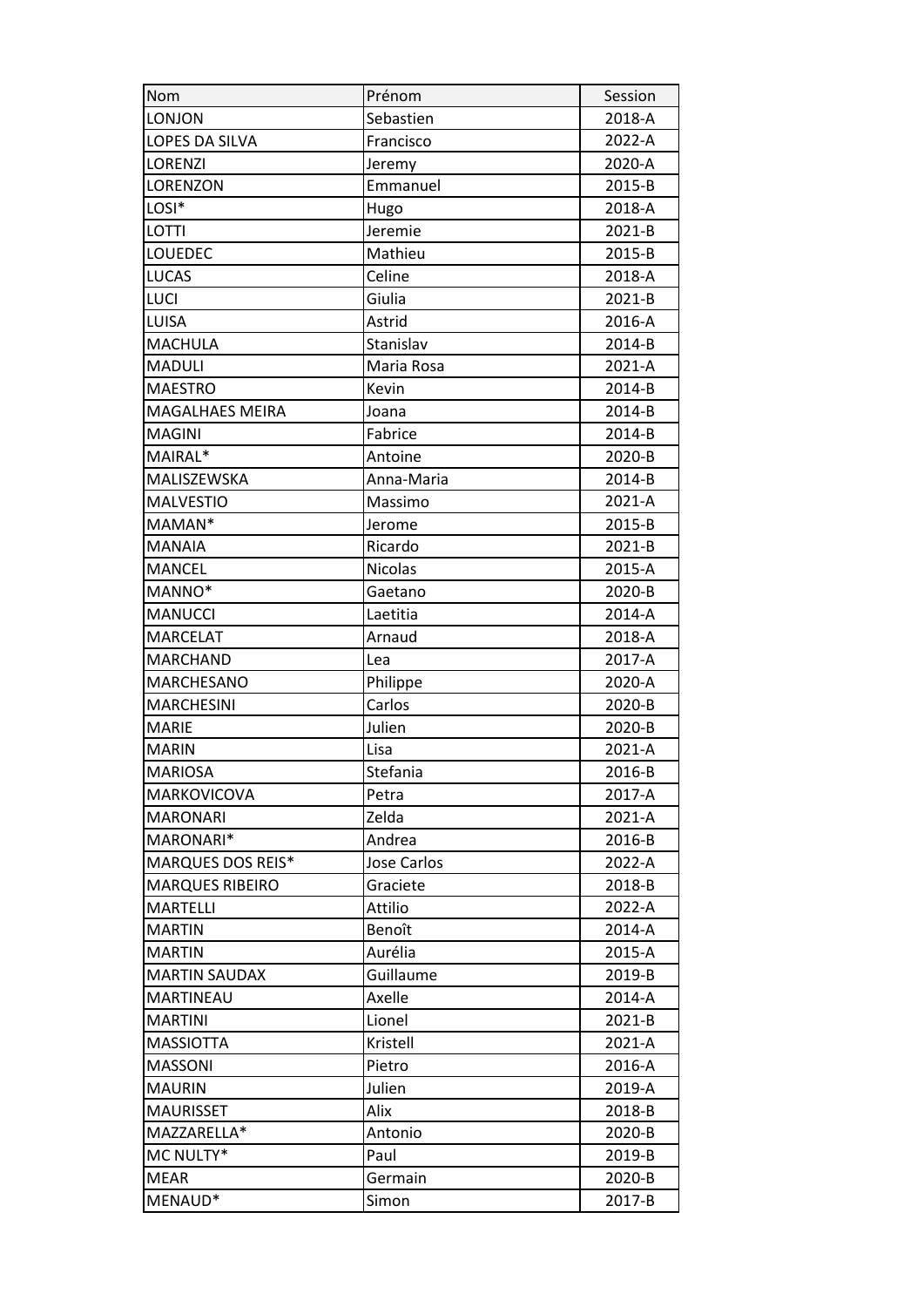| Nom                     | Prénom       | Session |
|-------------------------|--------------|---------|
| <b>MENDES</b>           | Cassandra    | 2021-A  |
| <b>MENDES GONCALVES</b> | Anthony      | 2019-A  |
| <b>MERCADO</b>          | Michael      | 2020-A  |
| <b>MERCANTE</b>         | Thomas       | 2016-B  |
| MERCATI*                | Marlène      | 2021-A  |
| <b>MERETO</b>           | Francesca    | 2014-B  |
| <b>MERGUI</b>           | Philippe     | 2018-B  |
| <b>MERIC</b>            | Benoît       | 2016-A  |
| <b>MERTENS</b>          | Helene       | 2016-B  |
| <b>MESHKOVA</b>         | Anna         | 2014-B  |
| <b>METZGER</b>          | Jocelyn      | 2019-A  |
| MEYER*                  | Benoît       | 2016-B  |
| <b>MEZIADI</b>          | Alexandre    | 2017-A  |
| MGHIZAL*                | Ziad         | 2015-B  |
| M'GHIZOU                | Mounir       | 2016-A  |
| <b>MICELI</b>           | Carole       | 2016-B  |
| <b>MICHAELIDES</b>      | Socrates     | 2021-B  |
| <b>MICHALIK</b>         | Mena         | 2014-A  |
| MICHEL*                 | Mathilde     | 2022-A  |
| <b>MICHELINI</b>        | Andrea       | 2020-B  |
| <b>MIFSUD</b>           | Alexia       | 2017-B  |
| <b>MIGUEL</b>           | Pierre       | 2014-A  |
| <b>MILARDI</b>          | Jéremy       | 2021-A  |
| <b>MINGAZZINI</b>       | Tommaso      | 2017-B  |
| <b>MITELBERG</b>        | Stephan      | 2021-B  |
| MODICA*                 | Iuliia       | 2018-B  |
| <b>MOEYERSOMS</b>       | Laura        | 2019-B  |
| <b>MOÏN</b>             | Leily        | 2017-B  |
| MOLINARI*               | Alexandre    | 2021-B  |
| <b>MOLINO</b>           | Giovanni     | 2022-A  |
| <b>MONAGHAN</b>         | Nicolas      | 2016-A  |
| <b>MONNIER</b>          | Samuel       | 2019-A  |
| <b>MONTEIRO</b>         | Lara         | 2021-B  |
| <b>MORIN</b>            | Melvin       | 2021-B  |
| MORINI*                 | Guglielmo    | 2016-B  |
| <b>MORVAN</b>           | Marie        | 2019-A  |
| <b>MOSCHETTI</b>        | Olivier      | 2016-B  |
| MOSSERI*                | Ron          | 2019-B  |
| MOTASHERAEE             | Reza         | 2017-A  |
| MOUCAN*                 | Paul-Georges | 2020-A  |
| <b>MOUFLARD</b>         | Roland       | 2017-B  |
| <b>MOULIN</b>           | Sandrine     | 2018-B  |
| MOYAL*                  | Gad          | 2022-A  |
| <b>MUGNIER</b>          | Cyril        | 2015-A  |
| MUNOZ*                  | Luis         | 2021-B  |
| MURAD / KERBRAT         | Sara         | 2018-B  |
| MURPHY*                 | Hugo         | 2016-B  |
| <b>MUSOTTO</b>          | Dario        | 2018-B  |
| <b>MUSSO</b>            | Solène       | 2019-B  |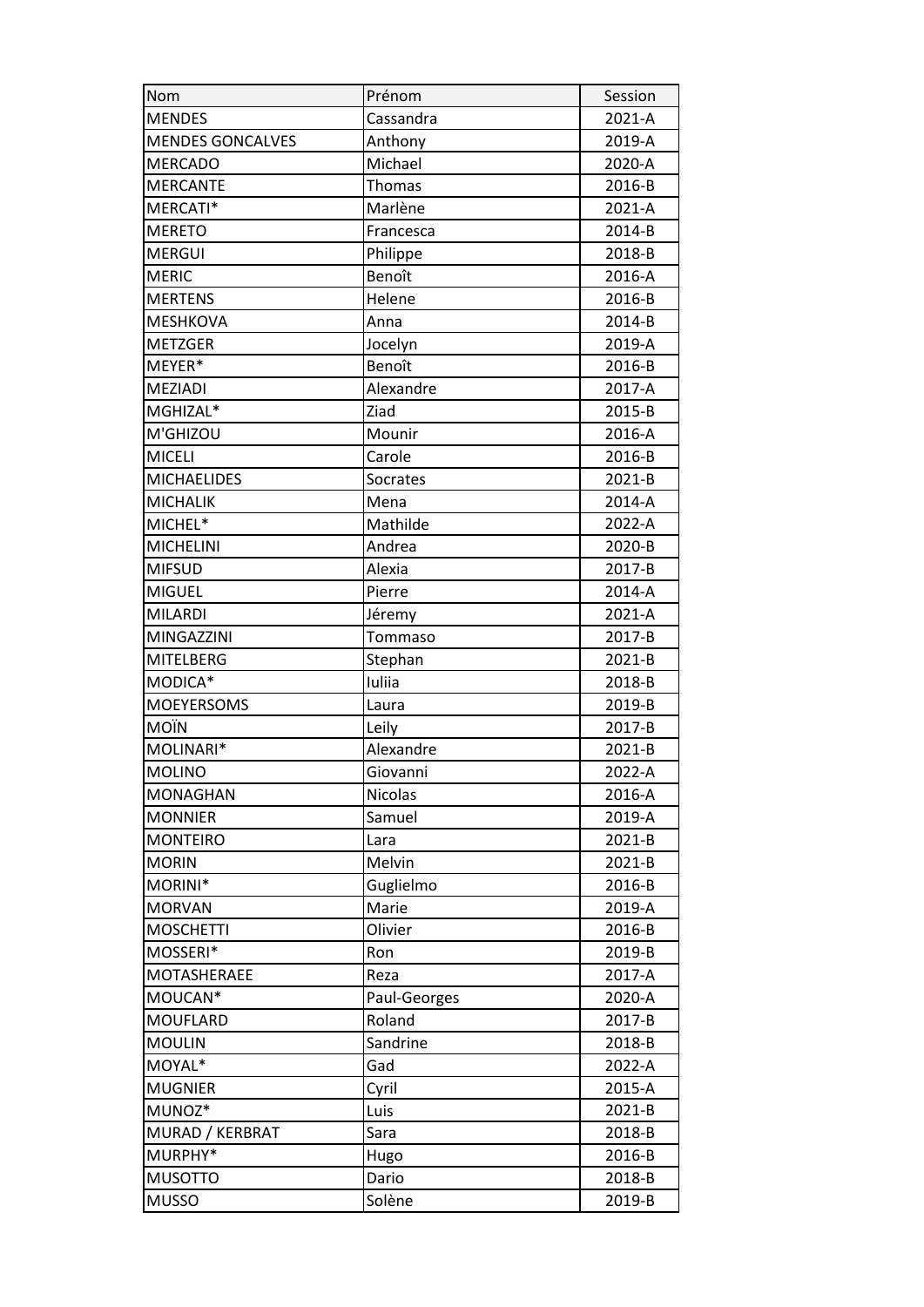| Nom              | Prénom         | Session    |
|------------------|----------------|------------|
| MZAOUROU*        | Oussama        | 2016-A     |
| NADDA*           | George         | 2019-B     |
| NAHUM*           | Nicholas       | 2021-A     |
| <b>NAOURI</b>    | Jean-Charles   | 2018-B     |
| <b>NASRI</b>     | Samira         | $2021 - B$ |
| NATTA            | Caroline       | 2014-B     |
| <b>NAVA</b>      | Yannick        | 2017-A     |
| NAVARI*          | Thomas         | 2017-B     |
| <b>NAVARRO</b>   | Michaël        | 2014-A     |
| <b>NEFFATI</b>   | Fetene         | 2022-A     |
| NEGRE*           | Thibaud        | 2022-A     |
| <b>NEMRI</b>     | Nadia          | 2019-A     |
| <b>NICOLAS</b>   | Clément        | 2021-B     |
| NICOLAS*         | Claudine       | 2019-B     |
| <b>NOWAK</b>     | Natalia        | 2019-A     |
| <b>NUTTE</b>     | Alexandre      | 2019-A     |
| OLIVERI*         | Marc           | 2020-B     |
| OLLIVIER         | Vincent        | 2017-B     |
| ONTENIENTE       | Pascal         | 2019-B     |
| <b>ORENGO</b>    | Jean Baptiste  | 2021-A     |
| ORRIGO*          | Cécile         | 2021-B     |
| PAGANINI         | Matteo         | 2019-A     |
| <b>PAGES</b>     | Laurent        | 2019-A     |
| PALOMBA          | Tatsiana       | 2020-A     |
| PAMPINELLA       | Julien         | 2014-B     |
| PANZA            | Odoardo        | 2022-A     |
| <b>PAPA</b>      | Maura          | 2016-B     |
| PAPADIMITRIOU    | Konstantinos   | 2019-A     |
| PARACUCCHI       | Tiziano        | 2021-B     |
| PÂRIS*           | Alexandre      | 2017-A     |
| <b>PARIZOT</b>   | Mathias        | 2020-A     |
| PASCAL           | Alexandre      | 2014-B     |
| <b>PASCUAL</b>   | Virginie       | 2020-B     |
| <b>PAYEN</b>     | Xavier         | 2016-B     |
| PEALAT*          | Guillaume      | 2020-A     |
| PEDEMANAUD*      | Clement        | 2020-B     |
| PELLERO          | Aurelia        | 2017-A     |
| PEñA TRUJILLANO* | <b>Beatriz</b> | 2021-A     |
| <b>PEREZ</b>     | Fiona          | 2022-A     |
| PEREZ*           | Alexandre      | 2016-A     |
| <b>PERKTOLD</b>  | Pamela         | 2016-A     |
| PERLINO          | Michelle       | 2021-B     |
| PERNA*           | Fulvio         | 2017-B     |
| PEROVANOVIC      | Laki           | 2022-A     |
| <b>PESTONI</b>   | Aurelie        | 2016-A     |
| PETROULA         | Marianna       | 2020-B     |
| PETROVA*         | Irina          | 2020-A     |
| <b>PETUKHOVA</b> | Olesya         | 2017-B     |
| PEZANIS-CHRISTOU | Laurent        | 2018-B     |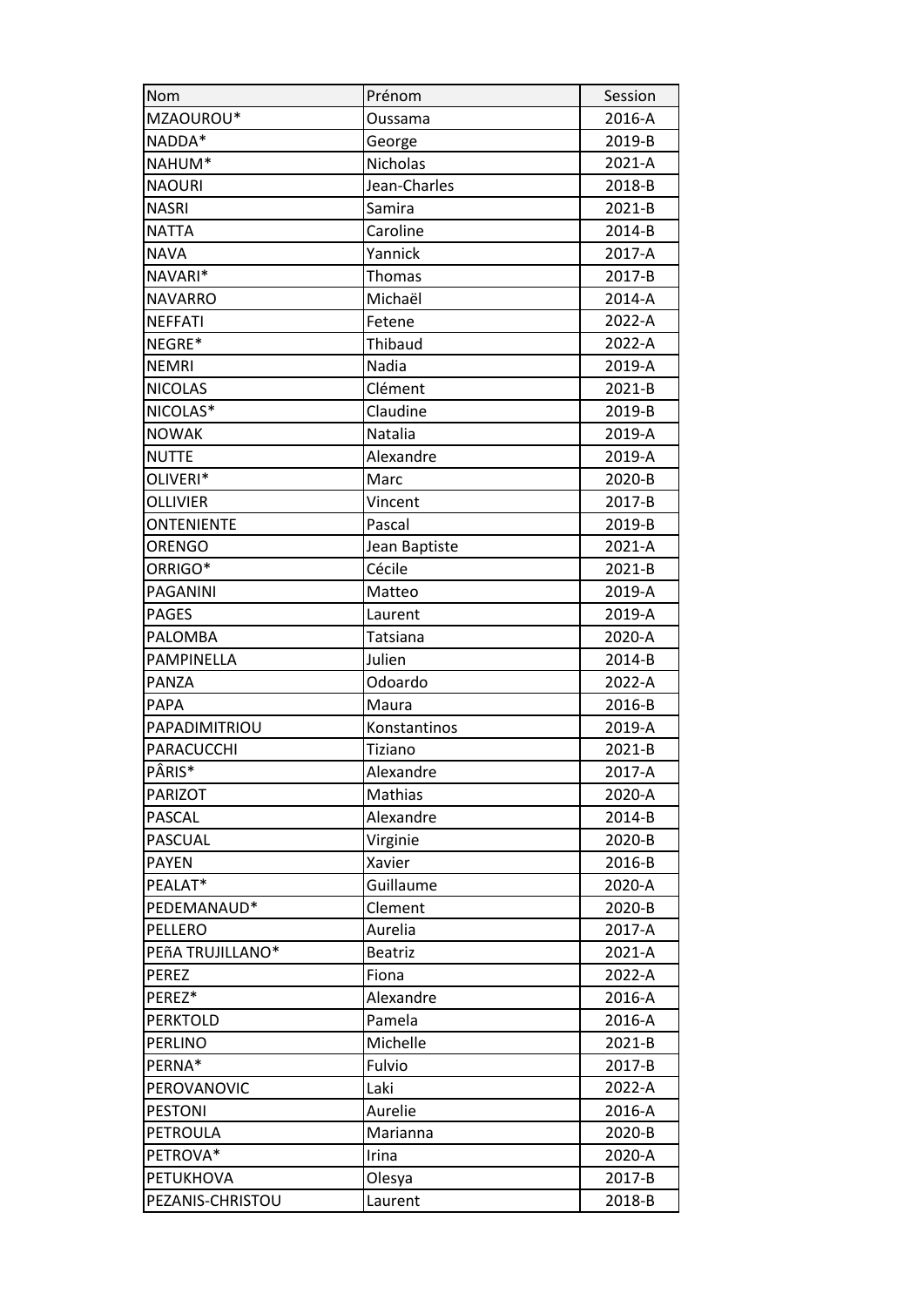| Nom                  | Prénom          | Session |
|----------------------|-----------------|---------|
| PHILAIRE             | Victor          | 2020-A  |
| <b>PICCHIONI</b>     | Alessandro      | 2021-A  |
| <b>PICCINI</b>       | Laurence        | 2018-A  |
| <b>PICHET</b>        | Fabrice         | 2017-B  |
| PIERCE*              | Christopher     | 2016-B  |
| <b>PIERRO</b>        | Andrea          | 2018-A  |
| PIETRA               | Xavier          | 2018-B  |
| PILI                 | Marco           | 2019-B  |
| PILOT                | Céline          | 2014-B  |
| PINEAU               | Gregoire        | 2019-A  |
| <b>PINET</b>         | Fabrice         | 2019-B  |
| <b>PITIOT</b>        | Philippe        | 2019-A  |
| PITTALUGA            | Daniela         | 2020-B  |
| PIZZI*               | Mauro           | 2020-B  |
| PIZZICHINI           | <b>Nicolas</b>  | 2016-A  |
| PIZZORNI             | Giulia          | 2022-A  |
| <b>PLINER</b>        | <b>Boris</b>    | 2021-B  |
| <b>POIRIER</b>       | Guillaume       | 2016-B  |
| POJE*                | Fabien          | 2015-A  |
| POLIZZI*             | Marco           | 2017-B  |
| POMAREDE             | Gabriel         | 2019-A  |
| PONS*                | Sébastien       | 2016-B  |
| PONTIROLI-BARZINI    | Mike            | 2021-A  |
| <b>POULIQUEN</b>     | Arnaud          | 2022-A  |
|                      |                 | 2021-A  |
| PREKAJ               | <b>Bailsa</b>   |         |
| <b>PRIEZ</b>         | Caroline        | 2016-A  |
| <b>PRONZATO</b>      | Frederic        | 2020-A  |
| <b>QUATTRONINI</b>   | Sarah           | 2022-A  |
| QUENET               | Ludovic         | 2014-A  |
| <b>QUERE GAUZERE</b> | Martha          | 2021-A  |
| <b>RACHEDI</b>       | Mehdi           | 2020-B  |
| RACHITOFF MIRANDA    | Rodrigo         | 2016-B  |
| RADUNOVIC            | Jagos           | 2016-A  |
| RAFALSKAYA           | Ekaterina       | 2022-A  |
| RAMBAUD              | Florence        | 2018-B  |
| <b>RAPETTO</b>       | Julien          | 2020-B  |
| RAPHANEL             | Maelle          | 2022-A  |
| <b>RECORD</b>        | Thomas          | 2021-A  |
| REGNIER*             | Damien          | 2022-A  |
| <b>REIS LOPES</b>    | Joana           | 2017-A  |
| RENARD               | Camille         | 2019-A  |
| RENASSIA             | Clarisse        | 2018-A  |
| RENAULT              | Guillaume       | 2017-A  |
| RIALLAND             | <b>Nicolas</b>  | 2019-B  |
| RIBEIRO MARQUES      | Allison         | 2021-B  |
| RICHARD              | <b>Baptiste</b> | 2020-A  |
| <b>RICHARDS</b>      | Maximilian      | 2021-B  |
| RIGAUD               | Cassandre       | 2020-A  |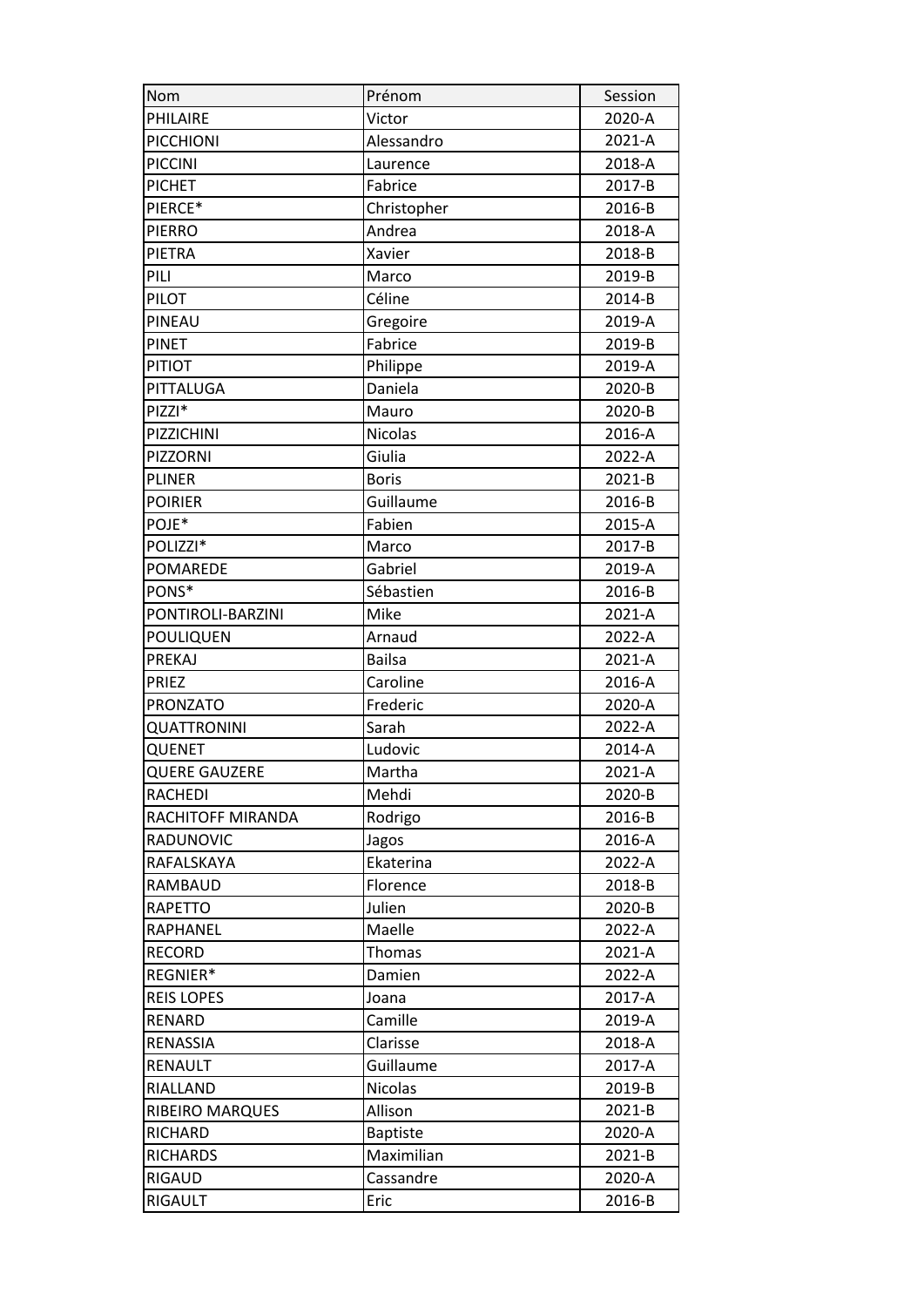| Nom                      | Prénom         | Session |
|--------------------------|----------------|---------|
| RIGGINELLO*              | Matteo         | 2018-B  |
| RIVIERE*                 | Christelle     | 2015-B  |
| <b>RIZZETTO</b>          | Manuel         | 2015-B  |
| <b>ROBIN</b>             | Maxime         | 2017-B  |
| <b>ROBINI</b>            | Hélène         | 2015-A  |
| <b>ROBINI</b>            | Frederic       | 2017-A  |
| <b>RODRIGUEZ</b>         | Isabelle       | 2021-B  |
| <b>ROLANDO</b>           | Alexandre      | 2017-B  |
| ROLLET*                  | Jérémy         | 2018-B  |
| <b>ROMANO</b>            | Edoardo        | 2016-B  |
| <b>ROMANO</b>            | Emanuele       | 2021-B  |
| ROMANO*                  | Francesco      | 2019-B  |
| <b>ROMER</b>             | Virginie       | 2020-B  |
| RONCO*                   | Romina         | 2018-A  |
| <b>ROSSO</b>             | Sara           | 2019-A  |
| ROSTAGNI*                | Marc           | 2018-A  |
| ROUBEIX*                 | Fabien         | 2021-B  |
| ROUSSEAU                 | Clementine     | 2018-A  |
| <b>ROUSSEL</b>           | Sebastien      | 2017-A  |
| <b>ROUTABOUL</b>         | David          | 2016-B  |
| <b>ROUX</b>              | Julien         | 2019-A  |
| RYDZEVSKI                | Roman          | 2019-A  |
| SABATY*                  | Gael           | 2021-A  |
| SABO-BENKE*              | Valeria        | 2016-A  |
| <b>SADOVICS</b>          | Romans         | 2020-B  |
|                          |                |         |
| <b>SALEM DESCORMIERS</b> | Valentina      | 2017-B  |
| SALVATORE*               | Tullio         | 2016-A  |
| <b>SALYUK</b>            | Natalya        | 2016-B  |
| <b>SAMORI</b>            | Caroline       | 2019-A  |
| <b>SANCHEZ</b>           | <b>Nicolas</b> | 2019-A  |
| <b>SANTINI</b>           | Julie          | 2017-B  |
| <b>SANTOS RAMOS</b>      | Sarah          | 2018-B  |
| SARRUT*                  | Anais          | 2017-B  |
| SAUNIE                   | Alexandra      | 2018-B  |
| SAVARY                   | Sebastien      | 2017-A  |
| <b>SAVONITTI</b>         | Audrey         | 2016-A  |
| <b>SCARAMELLA</b>        | <b>Bruno</b>   | 2018-B  |
| <b>SCHICK</b>            | Sylviane       | 2020-A  |
| <b>SCHICK</b>            | Alain          | 2020-A  |
| <b>SCHILDE</b>           | Rolf           | 2015-A  |
| <b>SCIARA</b>            | Fabiana        | 2016-A  |
| <b>SCISCI</b>            | Roberto        | 2016-B  |
| <b>SEBAG</b>             | Emmanuel       | 2018-A  |
| <b>SELINIOTAKIS</b>      | Georgios       | 2015-B  |
| SELIVANOVA*              | Tatiana        | 2017-A  |
| <b>SELLIER</b>           | Julien         | 2015-B  |
| <b>SERRA</b>             | Marco          | 2015-A  |
| <b>SERRET</b>            | Cedric         | 2018-B  |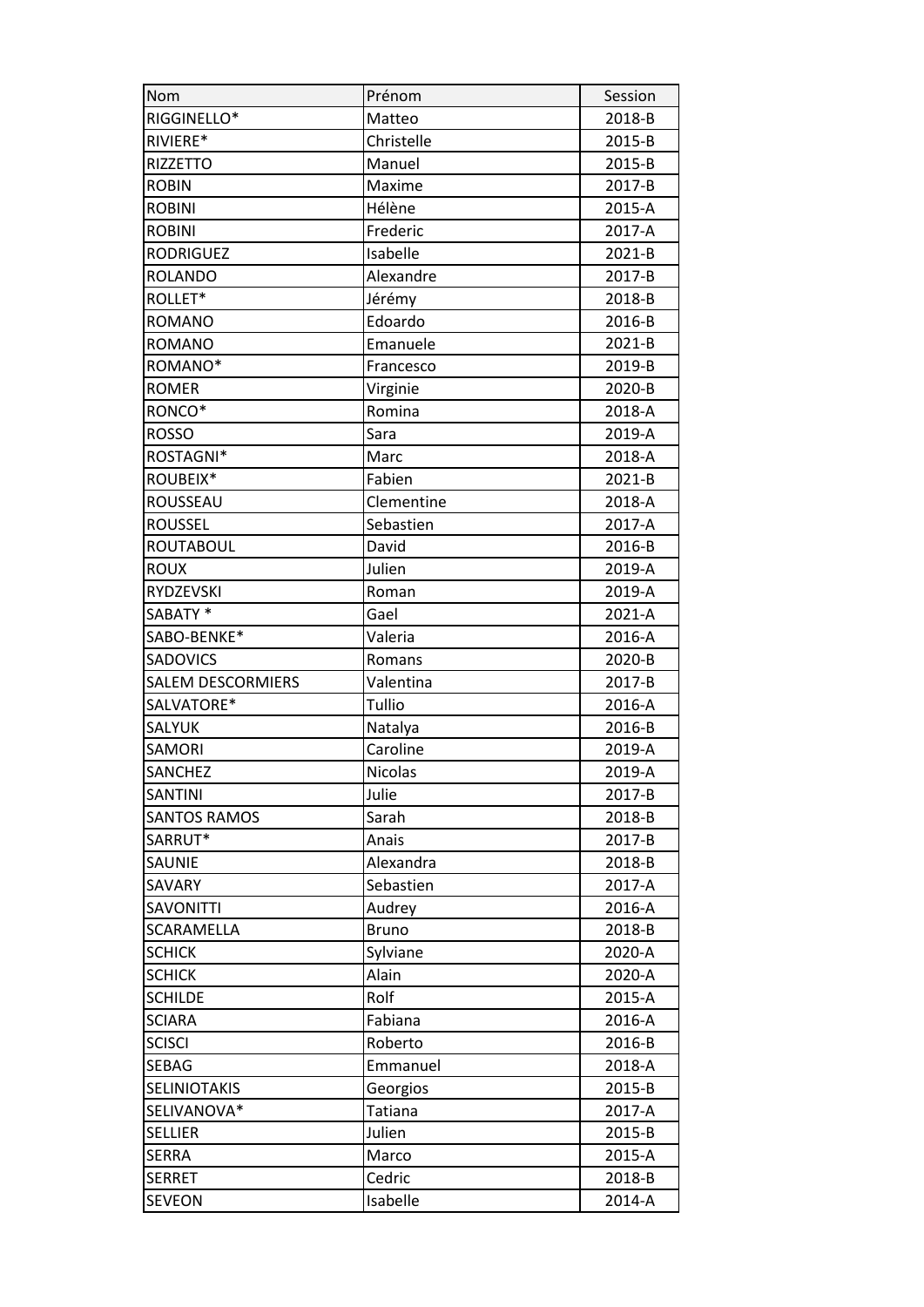| Nom                   | Prénom          | Session |
|-----------------------|-----------------|---------|
| SHIRYAEVA             | Tatiana         | 2020-A  |
| <b>SHVEIKA</b>        | Kateryna        | 2018-A  |
| <b>SILLANO</b>        | Andrea          | 2018-B  |
| <b>SIMON</b>          | Hervé           | 2016-A  |
| SINGHANIA             | Abhishek        | 2018-A  |
| <b>SIROTKINA</b>      | Tatiana         | 2018-B  |
| SMITH*                | Adam            | 2015-B  |
| <b>SMULDERS</b>       | Josefine        | 2019-A  |
| SOJIC                 | Natasa          | 2021-A  |
| SOKOLOWSKI*           | Philippe        | 2017-B  |
| <b>SOLER ACOSTA</b>   | Michel          | 2015-B  |
| SOMMA                 | Fabrice         | 2016-B  |
| SOMMARIVA             | Daniela         | 2016-A  |
| SORIA*                | Olivier         | 2022-A  |
| SORIANO               | Luciana         | 2016-B  |
| SOYEZ*                | Quentin         | 2021-A  |
| SOZONOFF*             | Oleg            | 2020-B  |
| SPIGA*                | Andreas         | 2021-A  |
| SPRECHER*             | Aurélien        | 2015-A  |
| STAUB*                | Frédéric        | 2014-B  |
| <b>STEINMETZ</b>      | Frederique      | 2018-A  |
| STENT-TORRIANI*       | <b>Niklas</b>   | 2020-B  |
| STICCHI*              | Marco           | 2015-B  |
| <b>STOIMENOV</b>      | Jivko           | 2018-B  |
| <b>STOYANOVA</b>      | Mariana         | 2015-B  |
| <b>SUBASHI</b>        | Jurgen          | 2019-B  |
| <b>SYLIVANIS</b>      | Ilias           | 2019-A  |
| SZYMCZYSZYN           | Hugo            | 2022-A  |
| <b>TAFFIN</b>         | Olivier         | 2021-A  |
| <b>TANNER</b>         | David           | 2020-A  |
| <b>TANUCCI</b>        | Stéphanie       | 2017-A  |
| <b>TARDITO</b>        | Fabien          | 2022-A  |
| TARPENNING            | James           | 2019-A  |
| TASSERA*              | Eric            | 2015-A  |
| <b>TAVERNIER</b>      | Gregory         | 2015-B  |
| TECHER*               | Nicole          | 2015-B  |
| <b>TERRIEN</b>        | Laureen         | 2014-A  |
| <b>TERZANO</b>        | Stephane        | 2019-A  |
| <b>TETU</b>           | Caroline        | 2018-B  |
| THORPE-BEESTON *      | Alastair        | 2020-B  |
| <b>TIMOURDJIAN</b>    | Anouch          | 2017-A  |
| TIROUVANZIAM          | <b>Berenice</b> | 2022-A  |
| TOCANTINS DE OLIVEIRA | Paulo           | 2019-B  |
| TOLOTTA-LECLERC       | Lorenzo         | 2014-B  |
| TOLSMA                | Jur             | 2017-B  |
| TORTI*                | Stefano         | 2020-A  |
| <b>TOSCAN</b>         | <b>Nicolas</b>  | 2016-A  |
| <b>TOSCAN BACK</b>    | Caroline        | 2018-A  |
| <b>TOSCANO</b>        | Anita           | 2018-A  |